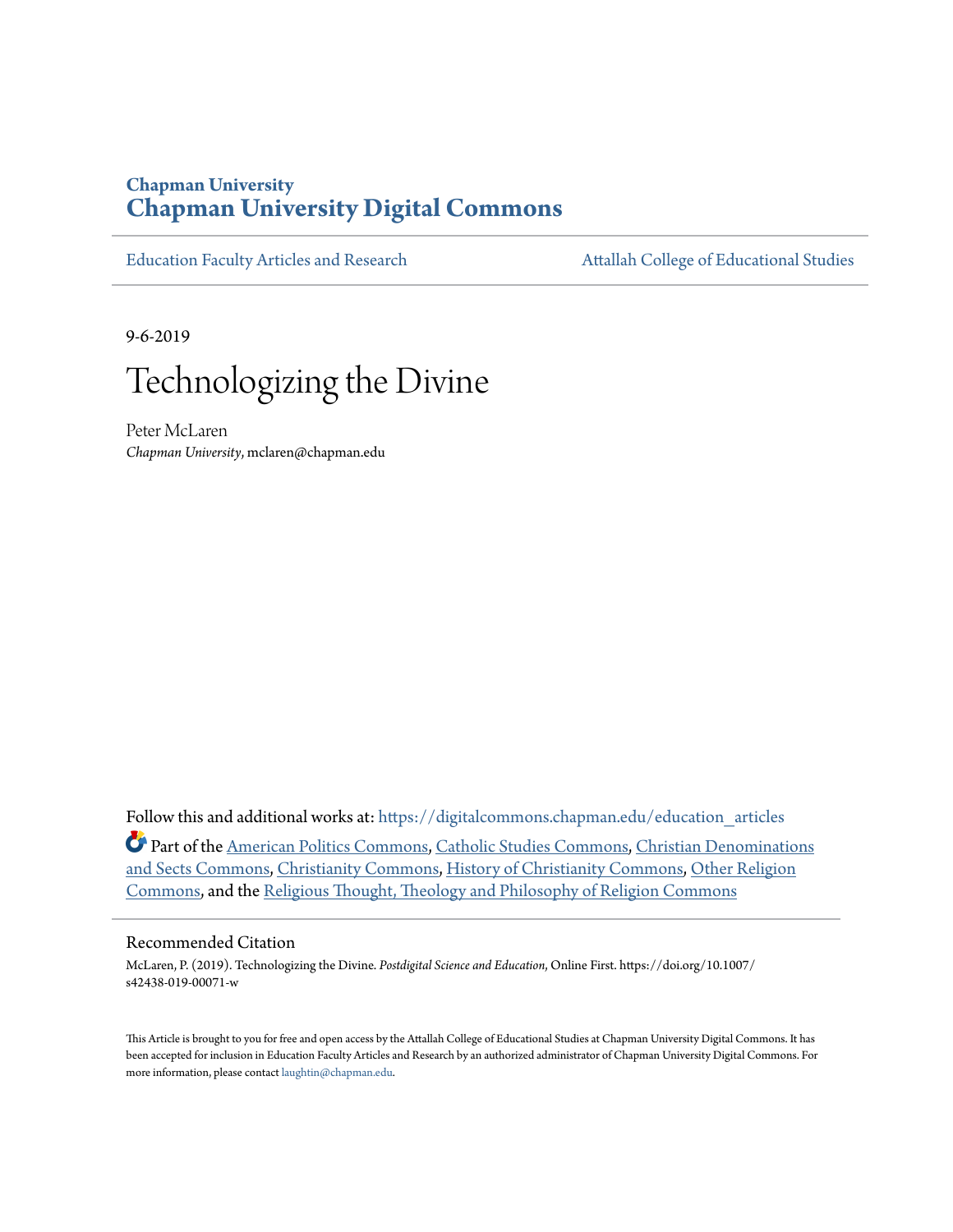# Technologizing the Divine

#### **Comments**

This is a pre-copy-editing, author-produced PDF of an article accepted for publication in *Postdigital Science and Education* in 2019 following peer review. The final publication may differ and is available at Springer via [DOI: 10.1007/s42438-019-00071-w.](https://doi.org/10.1007/s42438-019-00071-w)

**Copyright** Springer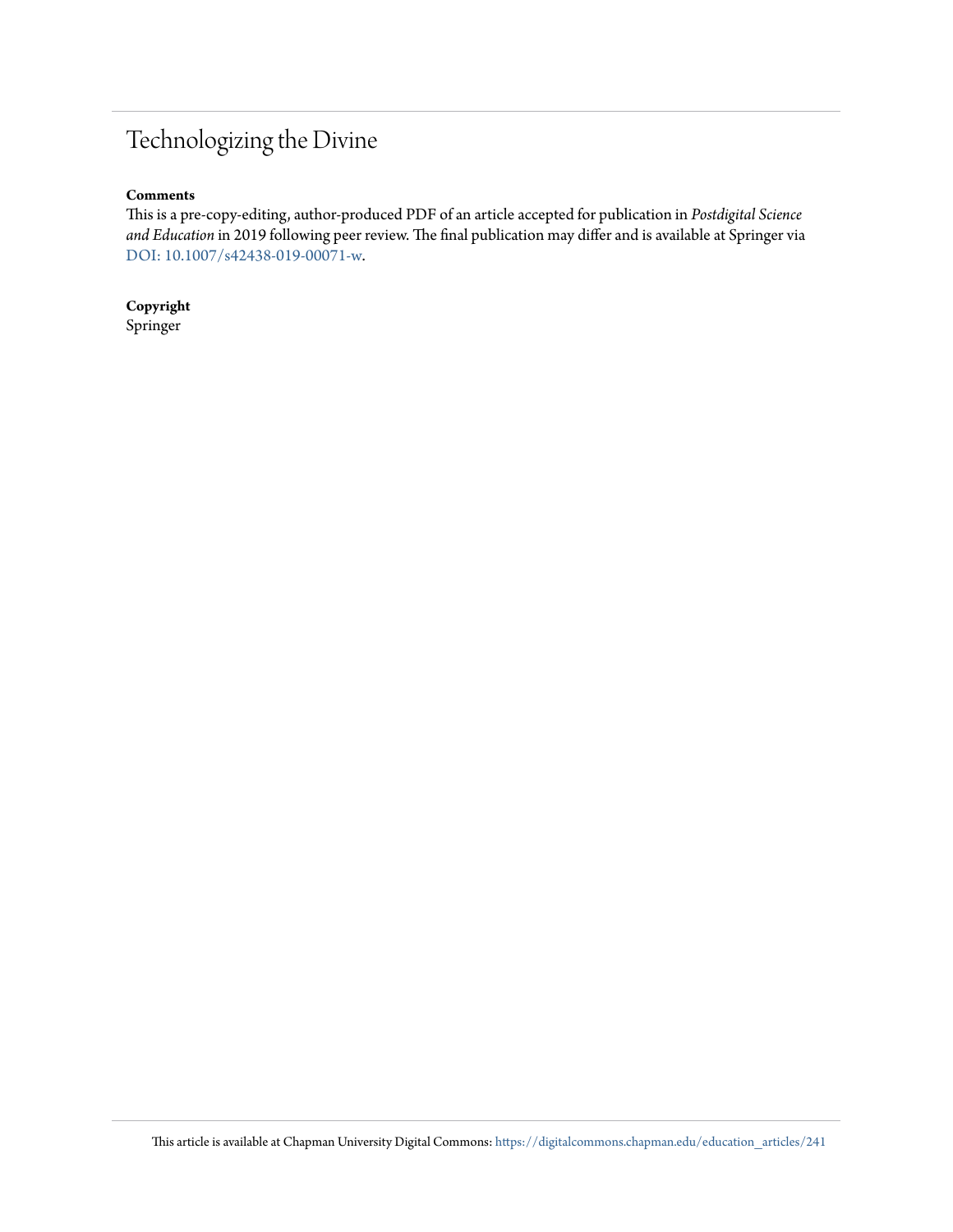#### **Technologizing the Divine**

Peter McLaren, Chapman University, Orange, USA and Northeast Normal University, Changchun, China, [peter.mclaren1@gmail.com](mailto:peter.mclaren1@gmail.com)

**5** Now listen, you rich people, weep and wail because of the misery that is coming on you. **2** Your wealth has rotted, and moths have eaten your clothes. **3**Your gold and silver are corroded. Their corrosion will testify against you and eat your flesh like fire. You have hoarded wealth in the last days. **4** Look! The wages you failed to pay the workers who mowed your fields are crying out against you. The cries of the harvesters have reached the ears of the Lord Almighty. **5** You have lived on earth in luxury and self-indulgence. You have fattened yourselves in the day of slaughter.[a] **6** You have condemned and murdered the innocent one, who was not opposing you. (James 5:1–6)

Technology has helped us to define who we are as a species. But for all of its potential for good, it has wrought a malignant vengeance, calumniating the poor as disposable wastrels and inducing all but the owners of the means of production to endure many species of alienation. An intemperate obstade arises when we attempt to technologize human spirituality. The ultimate apocalyptic vision of a technologized, multitasking God is epitomized in Ezekiel's thundering theophany, which depicts a chariot of fire (described by Milton as a Chariot of Paternal Deitie), a whirl-a-gig-tilt-a-whirl-Astroland image of wheels rotating inside wheels, eyesshifting back and forth inside eyes shifting back and forth, visions inside visions, the loins of God set aflame, seers being seen, descriptions of the indescribable, the unknown clamoring to become known. Wheels always moving in unison with winged beings.

The vision of a machine-like cybernetic God, a technological apparatus of spirit and matter forged into a flying vehicle that teleported Ezekiel from the Chebar Canal, to the courtyard of the Jerusalem Temple, and back to Babylon—was a precursor to the modern divinization of technology. To say as much is to risk being misunderstood as a postdigital false prophet or steampunked blasphemer, neither of which seems very appealing. Nevertheless, could this *visio Dei* of Ezekiel have foreshadowed the terrifyingly combustible link between technology and the divine? In this vision, technology becomes a fierce attribute of divinity, and in the hands of men and false prophets, it could easily entice mere mortals to employ technology in the service of wealth and power—or world domination. Just think of the V-2 buzzbombs of Hitler reigning down on stalwart Londoners. Does such a vision of Ezekiel pertain solely to a flying chariot, or could it represent a Snowpiercer-like locomotive, a fighter jet, an unidentified flying object from a distant solar system, a nuclear missile? Does the return of the chariot in chapter 8, transporting Ezekiel to Jerusalem, and then back to Babylonia, indicate a transcendent warning? Is it a harbinger of the 'end times', of Armageddon (Lieb [1998\)](https://link.springer.com/article/10.1007/s42438-019-00071-w#CR6), a warning from Klaatu (from the movie, *The Day the Earth Stood Still* (Derrickson [2008\)](https://link.springer.com/article/10.1007/s42438-019-00071-w#CR3))? Is this the work of a cosmic Hal, the computer (from Kubrick's *2001* [\(1968\)](https://link.springer.com/article/10.1007/s42438-019-00071-w#CR5)), the triumph of techne over mystery? Have we misused technology, offended God in our overreach by technologizing that which must remain unnamed? Will the hateful alt-right meme of Pepe the Frog circling throughout cyberspace, transport the Gog of Magog to the North in preparation for an end times showdown at the OK Corral located inside the black hole in the Milky Way? Have we exonerated Dr. Frankenstein, have we put aside the lessons of the Holocaust and reinscribed the dangers of technology in our nuclear capabilities and reconfigured them in our plans to weaponize outer space and colonize its outer limits? Have we violated the interdictions of the Merkabah and Hekhalot by tarrying with the psychogenetic foundations of technomorphosis, as Lieb [\(1998\)](https://link.springer.com/article/10.1007/s42438-019-00071-w#CR6) suggests?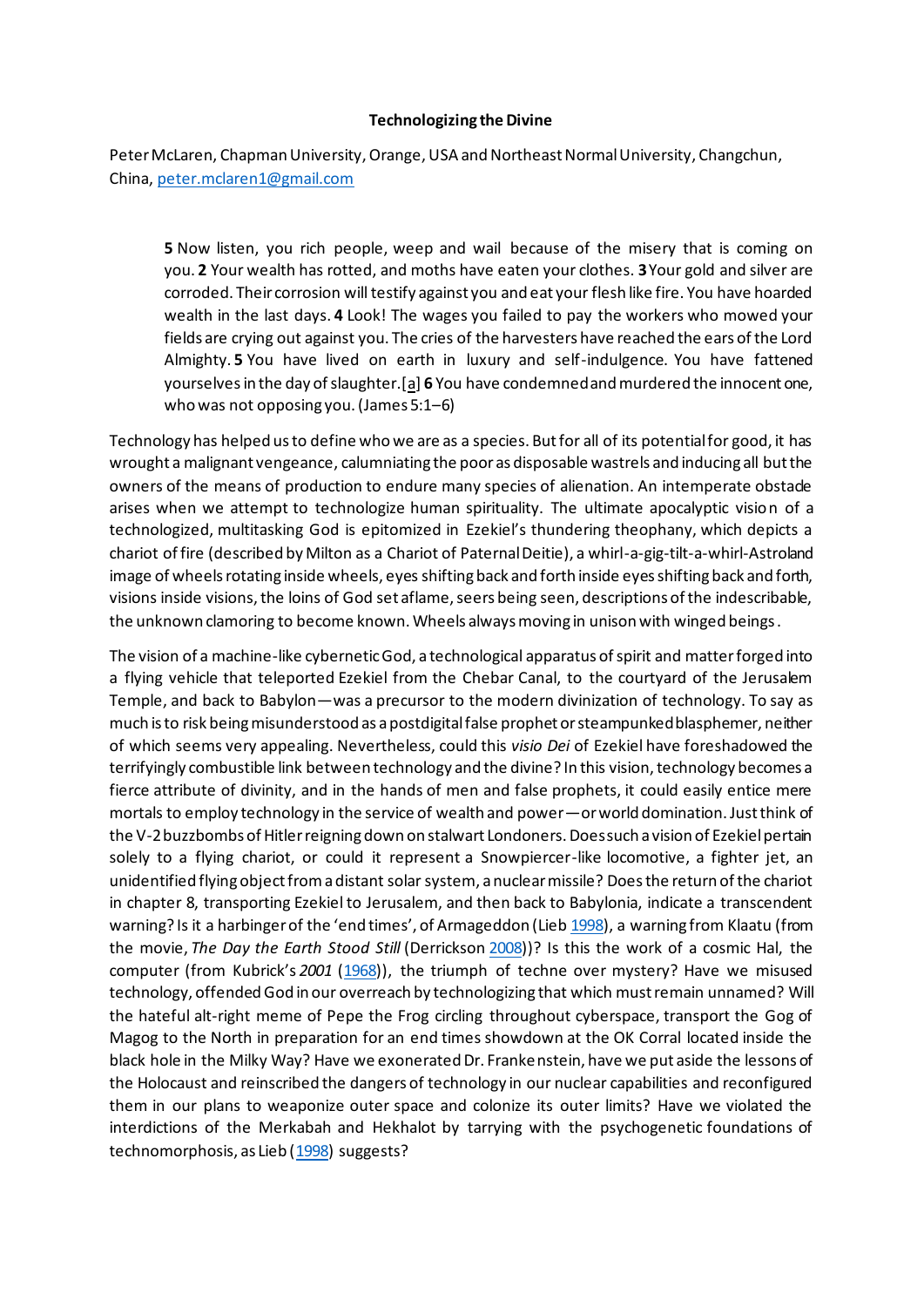Heeding the vision of Ezekiel are those fundamentalist Christians that are so sure that the end is near that they will throw environmental concerns into the wind, fracking the last bit of oil out of the tar sands while they wait for the four horsemen to begin their divine giddayap across the firmament. Is Ezekiel's fiery vision a warning that Jerry Falwell Jr. or Franklin Graham will be in the saddle with Christ and the saints? If so, do we need to align ourselves with the remnants of the Tea Party in order to be saved? Or is Falwell, perhaps, the Gog of Magog? Will Franklin Graham replace Saint Peter and form an angelic division of ICE, preventing that shining city on a hill from being contaminated by the subhuman 'infestation' of people of color, those 'rapists' and criminals from America Latina, those 'snakes' from Syria, those black people that come from 'shithole' countries in Africa, those 'treasonous' critics of Trump, those 'enemies of the people' otherwise known as journalists, and those hateful ingrates from 'The Squad' who refuse to 'go back' to the 'crime infested places from which they came.' What powers the machines—faces genetically engineered? Will Emma Goldman and Alexander Berkman arise from their graves, strip and blindfold Trump while Big Bill Haywood covers him with molasses and feathers? A resurrected Frank Little might want in on some of the action. Perhaps when Trump is cast into the fiery pit, the spoked chariot will spin its way through the heavens to Outpost Nine and unload its motley crew of starship troopers: Phineas Quimby, Norman Vincent Peale and Father Yod. And we will not see it again until the next tyrant arises from the ashes of Trumpland, and Ezekiel sounds his final warning—an eschatological warning, perhaps, of yet another mass extinction. Or will the chariot reappear as a vehicle of redemption and liberation as in 'swing low sweet chariot, coming for to carry me home.' 'Train coming oh let me ride…Oh low down the chariot and let me ride.' Does this transfigurational spiritual refer perhaps to the underground railroad—to a vehicle of liberation concretized as a train (Leib 1998)? Or will it be carrying the Master of Intrigue preparing for apocalyptic combat against God's coalition of white supremacists led by Vice President Mike Pence? It's common knowledge that Reagan yearned for Armageddon. Did he not in invite the religious demagogue Jerry Falwell to National Security Council briefings? The advance of communism, for Reagan, was the mighty index of the closeness we are to the fire and brimstone of Armageddon. The Gipper longed to create in the heavens the Strategic Defense Initiative, an aeronautically sophisticated network of space -based X-ray lasers to incinerate any incoming nuclear ballistic missiles that dared to be launched by the dirty reds, a maneuver coordinated perhaps with Ezekiel's great Chariot of Fire. Of course that was a time before the repo man struck and hauled the Chariot away to a scrap metal yard in the Mojave Desert. There it was transformed into a chopped, channeled and sectioned 1964 Chevrolet Malibu powered by a Quantum Vacuum (Zero Point) Electromagnetic Generator. And now it's the favored mode of transportation of The Unholy Trinity—the Lord of Science, the Minister of Paradox, and leaders of the Christian Resistance Movement, who have been advised by the US military on the methods of shock and awe (in a manner similar to those Toyota Hilux light pickup trucks with heavy weaponry mounted in the bed became the favored mode of transport of Islamic State.

We need to worry about weaponizing the divine, of using stochastic terrorism (employing mass media to encourage terrorist acts) to incite those cult members who worship at the altar of the God of Chaos, aka Donald Trump. It's bad enough when we learn from the UN Assistance Mission in Afghanistan that more civilians were killed by the US and allied forces than by the Taliban and other terrorist organizations during the first half of 2019. But what about innocents on American soil? What motivates Trump-inspired men such as Cesar Sayoc, Scott Leader, Steve Leader, Curtis Allen, Gavin Wright, Patrick Eugene Stein, Alexandre Bissonnette, Michael Hari, Michael McWhorter, Joe Morris, James Alex Fields Jr., Brandon Griesemer, Nikolas Cruz, and Patrick Crusius? I think we know. And it is not simply the love of video games. A Washington Post study reports that in counties that hosted a Trump rally in 2016 saw a 226% increase in hate crimes (Sakuma [2019\)](https://link.springer.com/article/10.1007/s42438-019-00071-w#CR16). The Anti-Defamation League also reports that extremist related murders increased 35% from 2017 to 2018 (Pitcavage [2019\)](https://link.springer.com/article/10.1007/s42438-019-00071-w#CR14).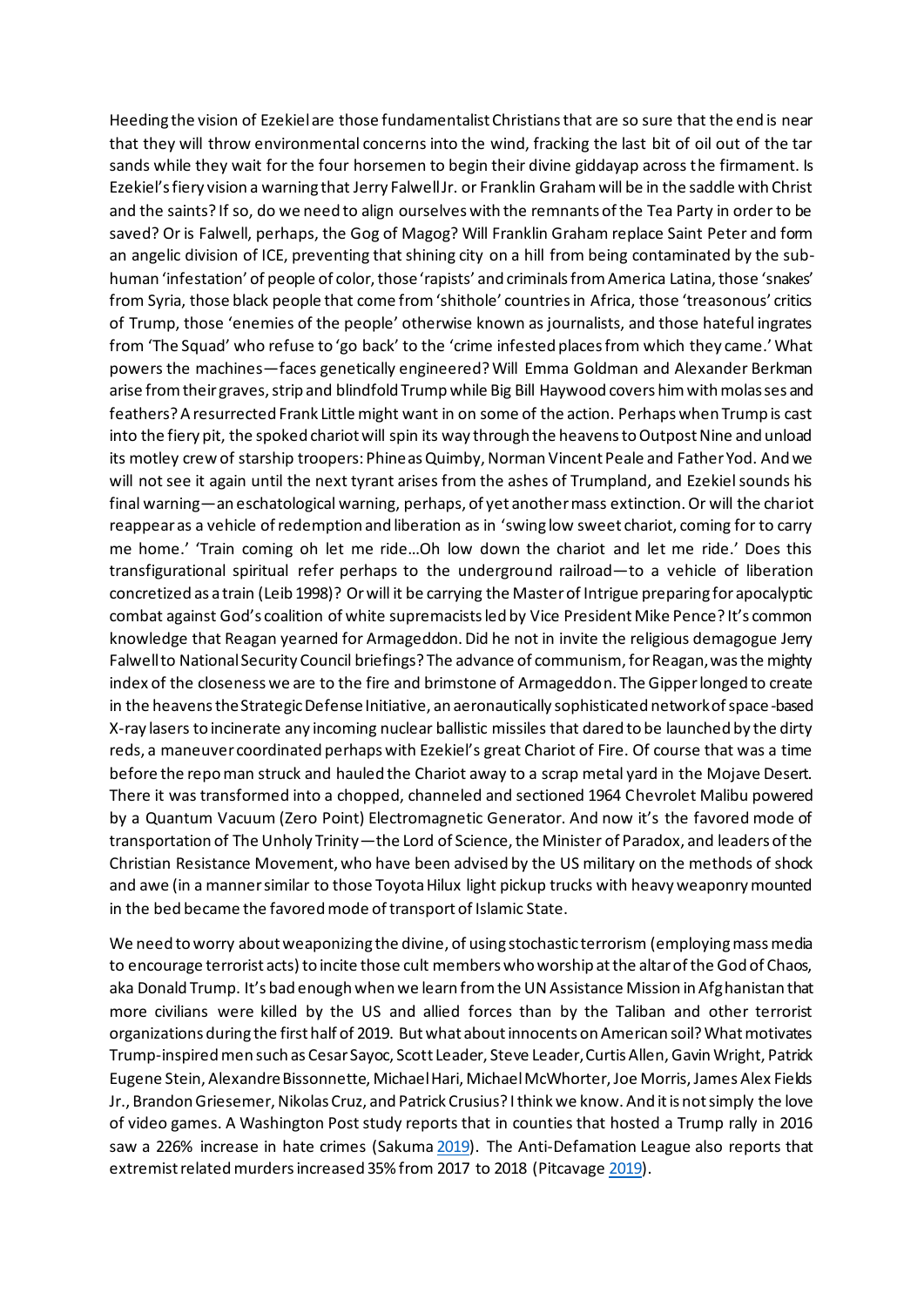Much has been said about the stereophonic nationalism associated with Trump's base. But we forget at our peril those Trump supporters whose psyches have been bludgeoned into silence by rhetorical overkill, who exhibit symptoms of what I call cataleptic nationalism, a trance-like state of consciousness that resembles the catatonic condition that occurs with some forms of schizophrenia in which individuals have lost voluntary motion, where individual agency has been plowed and harrowed into oblivion, where protagonistic volition has been hallowed out by the swindle of Trump's tyranny, such that Trump followers simply nod and follow silently in the wake of their more rambunctious counterparts, although they appear shorn of the belligerence and toxic affect that we have come to expect of Trump supporters. Here they fall prey to faux-intellectuals such as Dinesh D'Souza, who compares liberal Democrats to Nazi brownshirts. Perhaps this ideological distortion is to be expected in a world whose governments are run by the likes of the repugnant Jair Bolsonaro, Joseph Kabila, Pierre Nkurunziza, Recep Tayyip Erdogan, Abdel Fattah al-Sisi, Rodrigo Duterte, Benjamin Netanyahu, Viktor Orban, Jaroslaw Kaczynski, Matteo Salvini, Narendra Modi, Hun Sen, Andrej Babis, Jimmy Morales, Aung San Suu Kyi (what is going on with her?), Mohamed bin Salman, Vladimir Putin, Donald Trump, and so many other autocrats, fascists, and human rights violators.

It appears that the world around us is in tatters. Right wing movements are growing in the USA; supporters of the lunatic QAnon and Pizzagate conspiracies mix with flat-earthers, neo-Nazis and white supremacist ethno-nationalists such as Richard Spencer, Turning Point USA activists, the horrid likes of Fox News personalities Tomi Lahren, Ben Shapiro, Tucker Carlson, Sean Hannity, Laura Ingraham—and this mix of reactionary hatred has created a toxic American *zeitgeist*. Sooner or later a white supremacist message reaches like the five fingers of death into the laptop of some young deranged white youth who then unloads his assault rifle into a crowd of innocents. Mass shootings are becoming commonplace throughout the USA while Trump mocks a black Congressman whose house was burglarized, he praises himself and Kim Jong Un in an insane tweet:

Chariman Kim has a great and beautiful vision for his country, and only the United States, with me as President, can make that vision come true. He will do the right thing because he is far too smart not to, and he does not want to disappoint his friend, President Trump[!](https://link.springer.com/article/10.1007/s42438-019-00071-w#Fn1) $\frac{1}{2}$ 

Trump is not the only white supremacist to have occupied the White House. Nixon believed that whites were at the pinnacle of the racial hierarchy and that African-Americans and Latino/as were at the bottom. He referred to Africans as cannibals. Reagan referred to Africans as monkeys (Naftali [2019\)](https://link.springer.com/article/10.1007/s42438-019-00071-w#CR12). Trump has referred to Latino/as criminals, rapists, and drug dealers and described Africans as coming from 'shithole' countries. This is quite illuminating in light of the fact that Trump himself allegedly committed rape, if we are to believe his accuser, a respected journalist (BBC News [2019\)](https://link.springer.com/article/10.1007/s42438-019-00071-w#CR2) whom Trump described as 'not my type' (Baker and Vigdor [2019\)](https://link.springer.com/article/10.1007/s42438-019-00071-w#CR1). And would it surprise many of us if it were to be discovered that Trump's businesses have been involved in serious criminal activity? His attacks on the primarily black city of Baltimore, Congresswomen of color, Congressman Elijah Cummings, media personality Don Lemon, reveal that Trump and his defenders do not understand the phenomenon of racism. In schools of education, we teach courses on critical multiculturalism and study the sociohistorical, ideological, and semiotic dimensions of racism, the intersections of race, class, gender, sexuality—from micro-aggressions to the role capitalism plays in generating racism—and the psychological dynamics of racism when racism takes on a life of its own, as it has throughout the USA. Obviously, this work has not filtered through to the general population in the USA, especially among Republicans who support Trump. They need to study the works of Frantz Fanon. And while we condemn the heinous slaughter of the Jews by the Nazis, we must recognize that the destruction of the indigenous populations throughout the Americas was certainly the largest act of genocide in world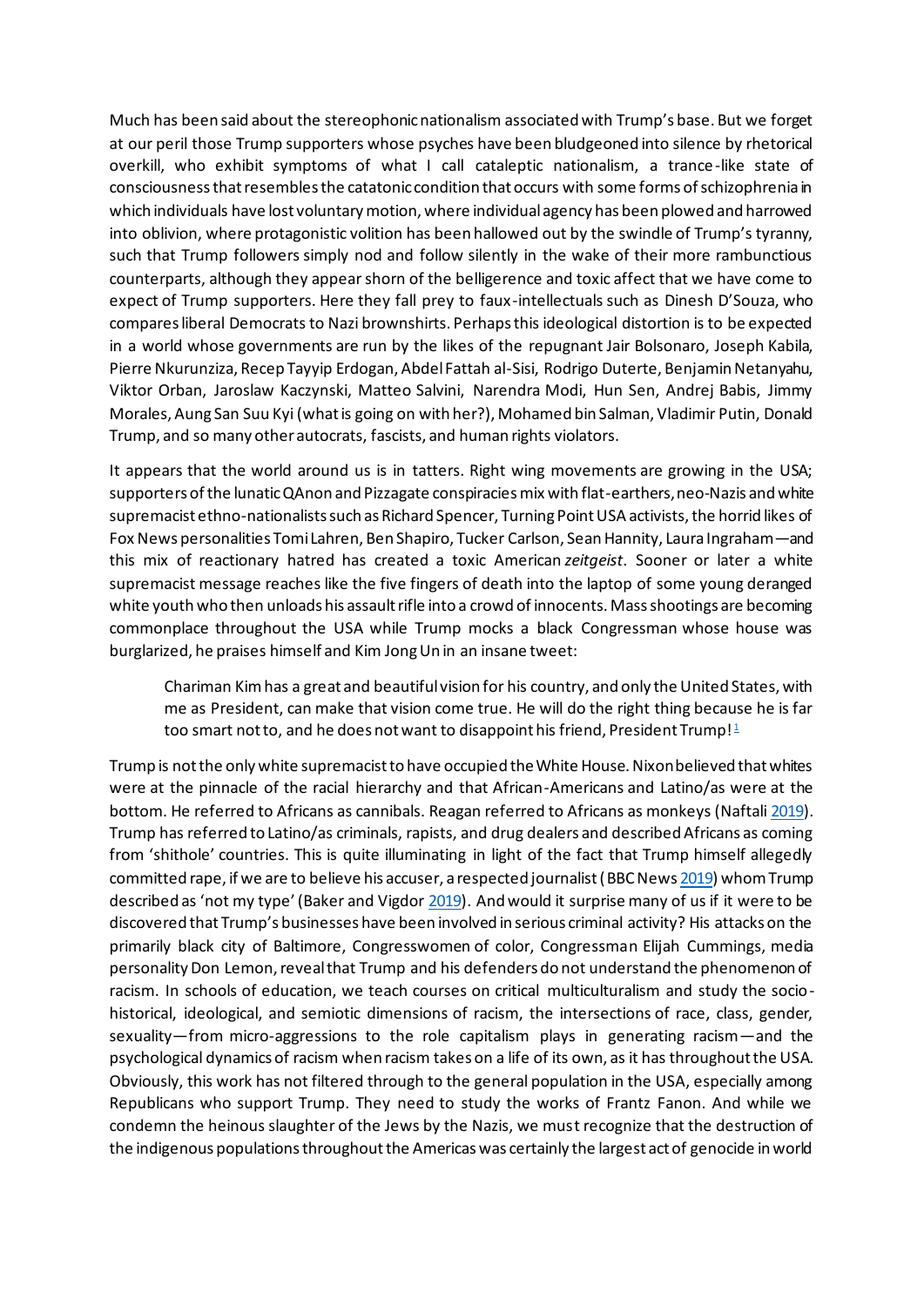history. In fact, the genocide perpetrated upon the indigenous peoples in the USA was one of the founding acts of this country.

But young people are rising up, and those of my generation, too, whose family members fought the Nazis and fascists on the battlefields of Europe—we remember and will not fall for hatred's swindle of fulfillment. And some of us have found liberation theology to be helpful in finding religious faith, and faith in humanity, through social justice activism. Such activism is quietly monitored in this era of information investment—what Shoshana Zuboff [\(2019](https://link.springer.com/article/10.1007/s42438-019-00071-w#CR21)) calls 'surveillance capitalism'. Today's 'smart' and 'connected' information technology is used both in commercial and law enforcement surveillance. We are talking about not only federal law enforcement agencies such as the FBI, who would love to discover the ultimate 'radicalism algorithm' (Zuboff [2019\)](https://link.springer.com/article/10.1007/s42438-019-00071-w#CR21), but also local police. For instance, information from a 'smart' utility device, and an iPhone 6s Plus and audio files captured by an Amazon Echo device succeeded in identifying a police suspect (Zuboff [2019\)](https://link.springer.com/article/10.1007/s42438-019-00071-w#CR21). Information extracted from a Fitbit wristband was used in a personal injury case while an individual was charged with arson on the basis of data taken from his pacemaker. Surveillance-as-a service companies are able to sell their technology to local police departments. GoFeedia specializes in keeping track of protesters and activists such as Greenpeace and union activists. GoFeedia also specializes in computing individualized 'threat scores' using data from social media (Zuboff [2019\)](https://link.springer.com/article/10.1007/s42438-019-00071-w#CR21). Another company, Palantir, was found to have a secret relationship with the New Orleans Police Department with respect to testing 'predictive policing technology'. Such technologies are designed to predict whether you are likely to be a victim of a crime or a perpetrator—all based on your social media history (Zuboff [2019\)](https://link.springer.com/article/10.1007/s42438-019-00071-w#CR21).

The Catholic Church has always played socially reproductive role in the history of capitalism, as have most churches, regardless of their denomination. In this particular dispensation, we can understand why, in 1843, Marx criticized religion as the opium of the people in his 'A Contribution to the Critique of Hegel's Philosophy of Right' when he wrote: 'Religion is the sigh of the oppressed creature, the heart of a heartless world, and the soul of soulless conditions. It is the *opium*of the people' (Marx [1843\)](https://link.springer.com/article/10.1007/s42438-019-00071-w#CR7). Given the clericalism of the church-based leadership during the time of Marx, it certainly made sense for many to identify as atheists. In fact today, with the sex abuse crisis in the Catholic Church as extensive as it is, there is cause to believe clericalism today still performs a perfidious function (Sadowsk[i2019\)](https://link.springer.com/article/10.1007/s42438-019-00071-w#CR18). But there is a mighty tributary of Catholicism known as liberation theology that has since the early sixties retained a reputation of steadfast social justice work on behalf of the poor and the oppressed. Just to be clear, not all liberation theology stems from the Roman Catholic Church as there were dialogues began between respected Catholic theologians that included Gustavo Gutiérrez, Segundo Galilea, Juan Luis Segundo, Lucio Gera, and well-known Protestant theologians Emilio Castro, Julio de Santa Ana, Rubem Alves, José Míguez Bonino, and others. The orthopraxis of priests, and not the clericalism of the Catholic Church, has been the mighty fortress of many—especially oppressed and exploited campesinos in America Latina who found refuge in the work of priests and bishops influenced by liberation theology. Enthusiasm among the poor and disenfranchised for liberation theology heightened at a time when campesinos—and also liberation theologians—were being slaughtered by fascist death squads trained in the USA at Fort Benning, Georgia, then home of the infamous US Army School of the Americas (renamed the Western Hemisphere Institute for Security Cooperation).

The Latin American Episcopal Conference (consisting of Roman Catholic bishops in Latin America), did impact the Second Vatican Council (1962–1965) into a more progressive position but Pope Paul VI did what he could to put the lights out on the burgeoning idea of liberation theology, whose birth pangs caused a chill in the ranks of Vatican officials, especially after the conference in Medellin, Colombia, in 1968, and in Puebla, Mexico in 1979. Despite efforts of the General Secretary of CELAM, Cardinal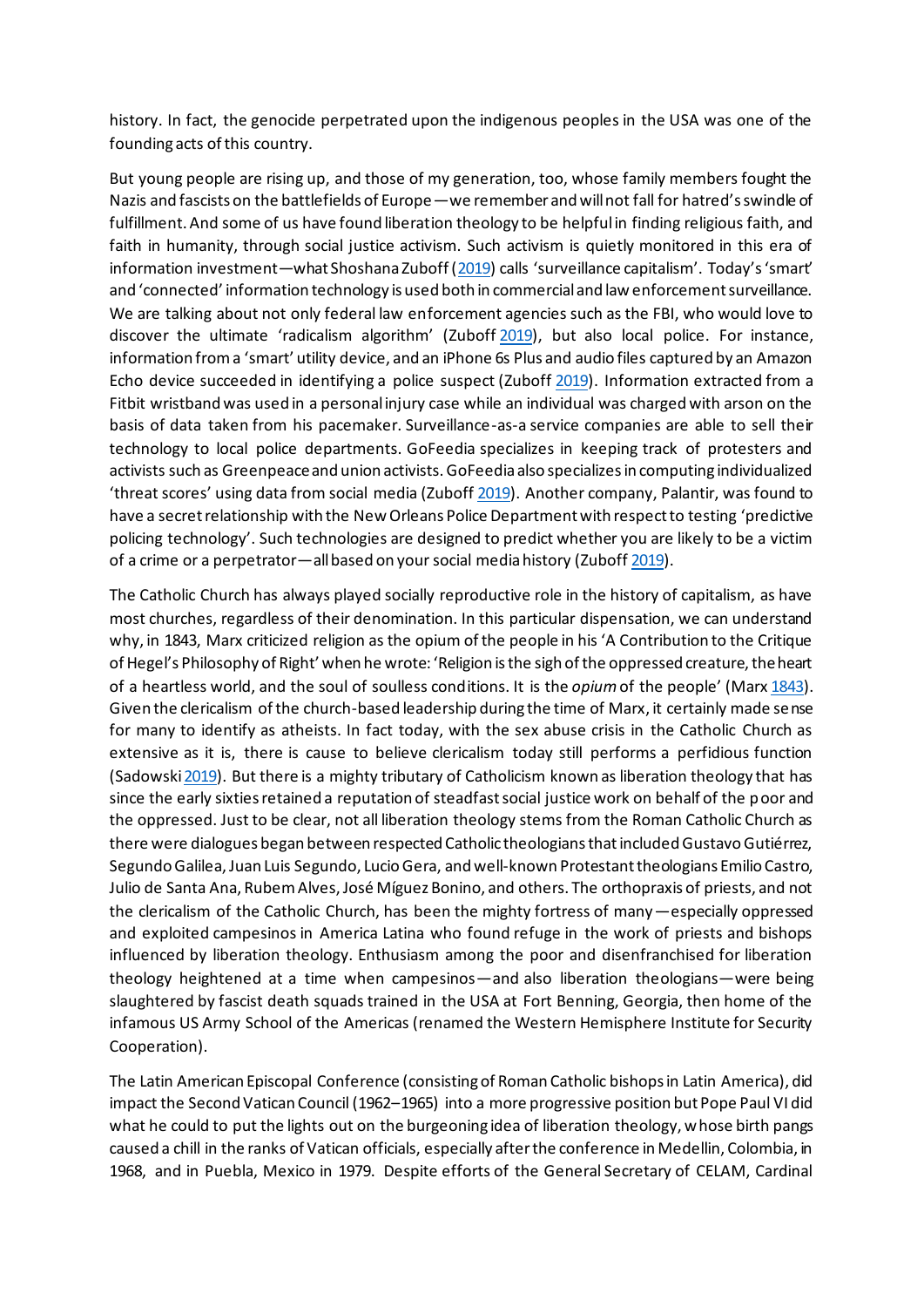Alfonso Lopez Trujillo, who was to become Pope John Paul 11's pit bull, trying to put a stop to a theology that threatened the conservative catechesis of the Church, and the orthodox position taken by the Roman Curia, and efforts by Cardinal Ratzinger (later to become Pope Benedict XVI) liberation theology was to survive (McLaren and Jandrić [2017,](https://link.springer.com/article/10.1007/s42438-019-00071-w#CR9) [2018a,](https://link.springer.com/article/10.1007/s42438-019-00071-w#CR10) [b\)](https://link.springer.com/article/10.1007/s42438-019-00071-w#CR11).

Indeed, Pope John Paul II admonished the idea that Christ should become a political figure. And of course, he also affirmed the principle of private property, which is one of the foundations of capitalism. No surprise there, especially for a Pontiff who was raised during the communist regime in Poland and who was understandably anti-communist, and who, like so many conservative Catholics, mistakenly thought a theology partly inspired by Marx's critique of political economy must be inherently pro-Soviet Union (this is a problem with many who are virulently anti-communist and who have never read Marx's writings themselves and thus fail to understand Marx's humanism, relying instead on existing stereotypical readings of Marx emanating from the ashes of Cold War debates). True, some priests served as chaplains with Marxist guerrillas in Honduras, El Salvador, and elsewhere, but this hardly made them a threat to democracy—despite Reagan's discredited 'falling domino' principle (that was first articulated by Eisenhower in relation to Vietnam) that Reagan applied to Latin America: that the Sandinista Revolution could start a communist 'domino effect' right up to the southern US border. For some liberation theologians, liberation theology means communion, not communism. And for others, better acquainted with Marx's writings, Marx's idea of communism is very different from that envisioned by those architects of the totalitarian dictatorships and state capitalist police states that claimed to be Marxists and who liked to pose in their oversized gray suits, pounding tables with their puffy fists under banners festooned with images of Marx, Engels, Lenin, and Uncle Joe.

There is no denying that the persecution of liberation theology was relentless. Who could forget Bolivia's Banzer Plan (created in collaboration with the CIA) or the role of Opus Dei in Chile throughout the 1970s? And who could forget the iconic image of John Paul II scolding Nicaraguan priest, Ernesto Cardenal, on the tarp at the Managua airport, or later during his visit to Nicaragua shaking his pastoral staff at those chanting 'popular power' and 'we want peace' during an open-air mass? I was so pleased to be seated next to Ernesto Cardenal during a talk by President Hugo Chavez at his weekly broadcast of Alo Presidente! (the location of which was kept secret until just hours before Chavez spoke because there are as many blood-thirsty right wingers in Venezeuela as there are here in the USA) and learning very recently that Pope John Paul II's 1984 suspension of Cardenal *a divinis* (because of Cardenal's refusal to leave his political office), has been lifted (in 2019) by Pope Francis. And while Ronald Reagan conspired to put an end to liberation theology, courtesy of the US military and CIA funding of conservative priests and bishops, some of whom became accomplices in CIA covert missions that saw nuns and clergy arrested, tortured, or killed (McLaren [2015\)](https://link.springer.com/article/10.1007/s42438-019-00071-w#CR8), the USA and its allies were unable to silence those who believe it is their duty as Christians to challenge the structural sin of capitalism. I am referring here not only to those Christians who have been influenced by Freire, Gutierrez, Rahner, Moltmann, Ellacuría, Sobrino, Boff, and Porfirio Miranda, but by the actions of the poor to liberate themselves.

Who can forget the Jesuits murdered on November 16, 1989, by US-trained commandos of the Salvadoran armed forces at the Universidad Centroamericana (UCA), murdered along with the wife of a caretaker at the university, and her daughter? Who can forget the names Ignacio Ellacuría, Segundo Montes, Ignacio Martín-Baró, Juan Ramón Moreno, Armando López, Joaquín López y López, Julia Elba Ramos, and her daughter, Celina? We forget at our peril these Jesuanic martyrs and Sobrino's theological move 'De una teología sólo de la liberation a una teología del martirio' ('From a Theology Merely of Liberation to a Theology of Martyrdom.') After all, as Sobrino notes: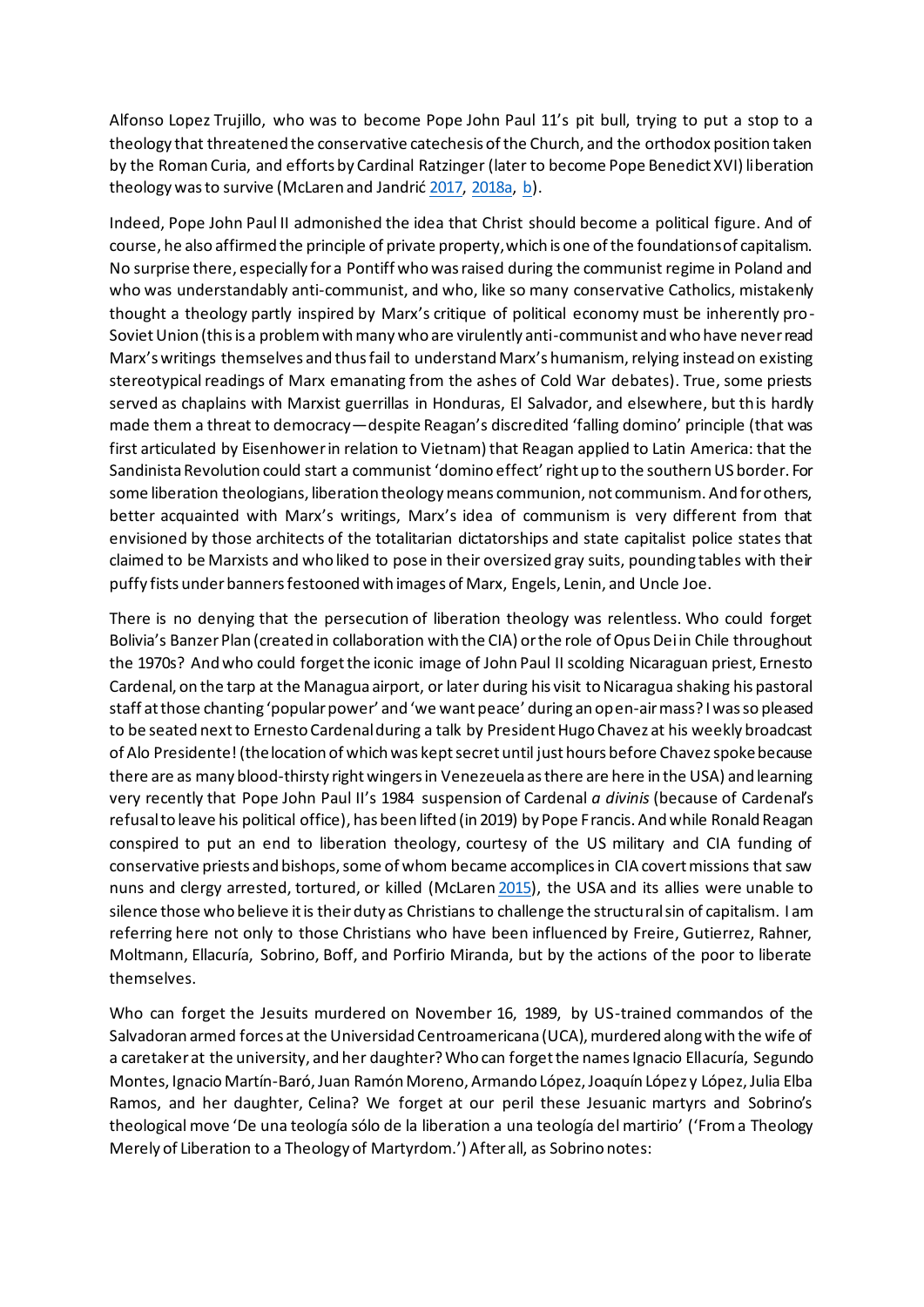reality is known—in this case oppression and liberation, suffering and hope—in the disposition of taking charge of these realities in a praxis (en la disposicio?n a encargarse de ellas en una praxis), to carry these realities (a cargar con ellas)—running risks and the persecution that reality generates—and shouldering the weight of these realities (dejándose cargar por ellas) accepting gratefully the kindness, generosity, and solidarity that there is in reality, and above all in the underside of history Drexler-Dreiś ([2013\)](https://link.springer.com/article/10.1007/s42438-019-00071-w#CR4).

How happy were those prosperity-gospel, praise-the-Lord, fire-and-brimstone preaching protestant evangelicals when they received financial support from the USA to broadcast their missions throughout Latin America? And while one of the foundational positions is that poverty results from the sin of greed, not the social relations and forces of production (I think it's both), Biblical scriptures clearly denounce greed as the primary sin that engenders poverty, and in so doing stipulates that poverty be abolished. Dorothy Day and the Catholic Worker Movement took up the charge, emphasizing action over doctrine—what those of us in critical pedagogy movement refer to as 'praxis'—and this term is very closely aligned with the revolutionary praxis of Marx. Knowing that it is our duty as Christians to fight poverty, we strive to participate in orthopraxis. Here there exists a dialectical relationship between orthodoxy and praxis—doing God's work (orthodoxy), which, in effect, is fighting capitalist exploitation (praxis). Clearly, from what I witnessed with the AbahlalibaseMjondolo in Durban, South Africa, and the Landless Workers' Movement in Brazil, and among community initiatives throughout North and South America who have been influenced by the teachings of Paulo Freire, social justice—meaning economic justice—enjoys primacy of purpose in the spiritual wheelhouse of its organizers.

Capitalism also drives racism, and racism then takes on a life of its own. In 2015, I spoke with Bishop Obispo in La Rioja, Argentina, about Pope Francis, and he described Francis as having sympathy with what he termed the 'theology of the people'—a liberation theology shorn of any Marxist ideology or armed revolutionary currents. He could have been referring to the Colombian priest, Camilo Torres, who was part of the guerilla group, ELN. Others I have spoken to have said that Francis is not supportive of liberation theology. However, Francis at the very least appreciates liberation theology's preferential option for the poor (I wish it had initially been announced as a preferential 'obligation' to the poor), since he has made so secret of being an admirer of Rutilio Grande, a Salvadorean priest, and friend of Archbishop Oscar Romero (now Saint Romero) gunned down by a death squad. Romero himself was gunned down while celebrating the mass by a rightwing assassin. A Black Theology of Liberation has now a strong presence in African American communities, and we have strong proponents of feminist theology, postcolonial theology, reconciliation theology, and arising from the inner cities other social justice movements that have been influenced by liberation theology are everywhere in evidence (McLaren [2015\)](https://link.springer.com/article/10.1007/s42438-019-00071-w#CR8).

Christian denominations have provided places for spiritual and political refuge, thanks to the influence of liberation theology. We are no longer condemned to the prosperity gospel of Joel Osteen's Las Vegas-meets-Galilee megachurch performances, where all of Christ's glory can be reflected in the sparkling sheen of Osteen's teeth—overlaid in a smile that stretches for eternity. Put in more downto-earth terminology, a smile that rivals the combined enamel of Marie Osmond's powerhouse pearly whites and Tom Cruise's infectious canines. We make no truck with 'the happy preacher.' No longer do we long for the days of Jim and Tammy Faye Bakker's Heritage USA, complete with a fairy tale 'King's castle', festive arcades and go-cart tracks and 'Jerry's Slide,' a 163-ft water slide that Jerry Falwell slid down in wearing his shiny suit, proudly brandishing his black suspenders and red tie as he emerged from the bubbling broth below, re-baptized in Disney-like splendor. Nor do we wish to visit Ark Encounter, the \$100 million Noah's Ark theme park in Kentucky or the 75,000-square-foot Creation Museum.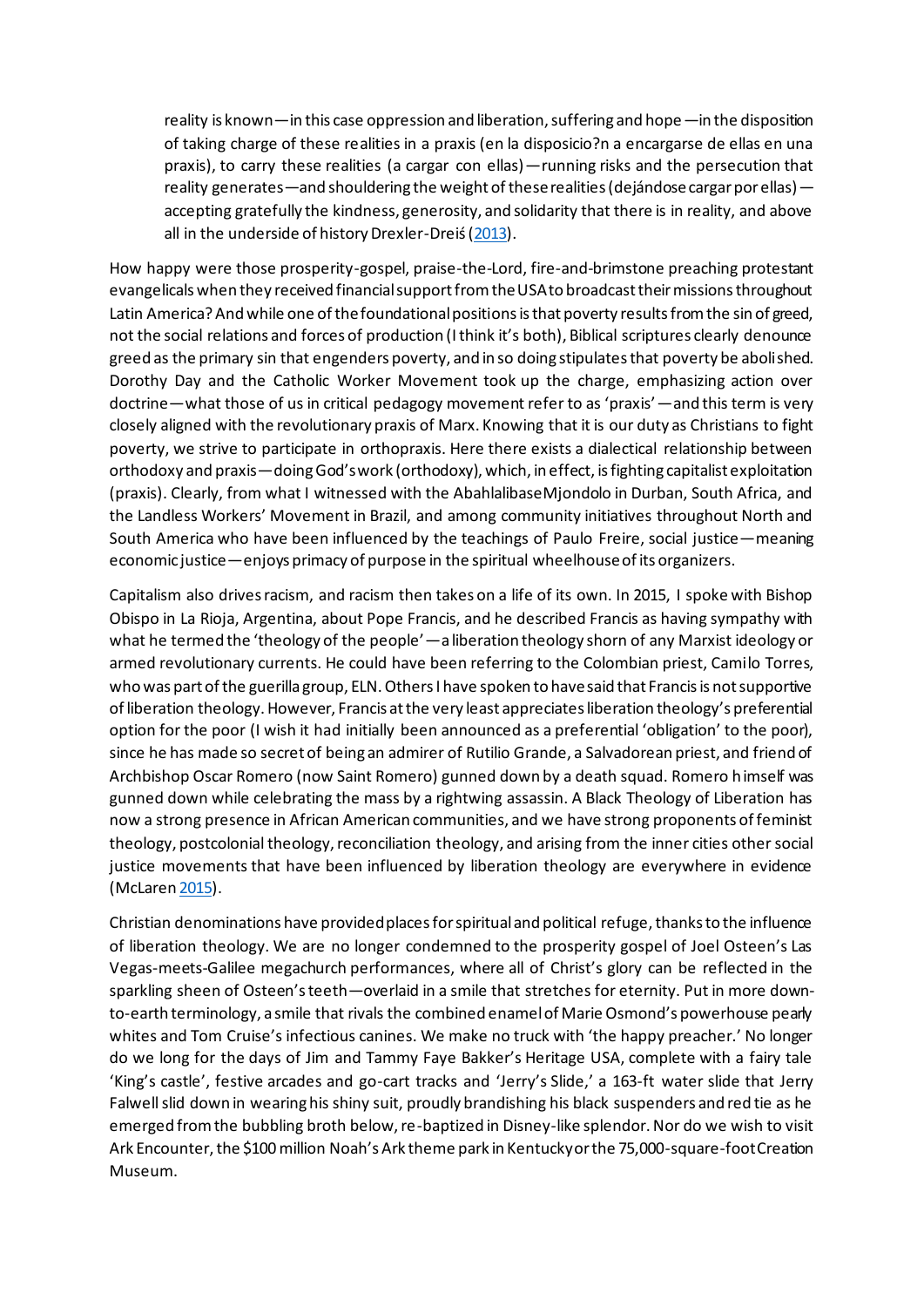You would think that an astute reader of the Bible and a professed Christian would be wise to the scam of tithing and would be eager to be affiliated with churches that don't make the ludicrous claim that 'nowhere in the Bible does it say that the apostles were poor,' or that don't stipulate sending Pastor Creflo Dollar and Leroy Thompson money for their lavish lifestyles, or don't require 'releasing your faith' (i.e., giving your hard-earned cash) for a 'hundred-fold increase' in your material investments, or emptying your pockets so that,God will 'balance your spiritual books' in your favor because you didn't have a good childhood, weren't born with good looks, or didn't develop an infectious bubbly personality. Social justice doesn't require handing over your pocketbook to Robert Tilton, or planting your seed for a supernatural 'payback' harvest by purchasing a lottery ticket from Paula White. It doesn't require pledging fealty to Trump, or calling for parades showcasing the latest Pentagon weaponry. Or standing for the Pledge of Allegiance. Or attempting to overthrow the Venezuelan government. Or, in fact, meddling in the elections of sovereign nations (which the USA has done since the end of World War II). It requires a fight for truth, for liberty, for freedom. A struggle waged not under the banner of a prideful bellicism or what Albert Einstein (in Viereck [1929](https://link.springer.com/article/10.1007/s42438-019-00071-w#CR19)) called the 'infantile disease' of nationalism—the 'measles of mankind.' But in the pursuit of a critical patriotism—and atheists are welcome! Mr. Hobbes, are you listening? Your greatest fear has been realized in the wealthiest and most powerful of all existing democracies. *Bellum omnium contra omnes*, isn't it Mr. Hobbes? Our social contract has contracted a perfidious virus named Trump. The great whale is not white, Mr. Melville, it is orange, and it lives in the White House. The empire of liberty is our hubris as a citizenry. But the blame cannot be put on Trump's shoulders. The road to Trump has been paved for centuries by the white supremacist fear of the freedom of people of color and the social structures that enable predatory capitalism, and the toxic ideology that percolates from conservative media that socialism is somehow a free ride for the lazy. The US military currently operates in at least 40 % of the world's countries (Savell and 5W Infographics [2019\)](https://link.springer.com/article/10.1007/s42438-019-00071-w#CR17) and is currently at war in seven countries—in Afghanistan, Iraq, Syria, Yemen, Somalia, Libya, and Niger (Watson and Peniston [2018\)](https://link.springer.com/article/10.1007/s42438-019-00071-w#CR20). Where do the billions of our taxpayer dollars go? To the world's most powerful military. And if you don't believe that the US military serves the interest of American empire, then I have some property in Florida that I would like to sell you. Are all these military operations executed 'purely' in the interest of freedom and democracy? Well, that question can only be sufficiently answered on a case-by-case basis. A major obstacle in recognizing the political interests of the US empire can be crystallized in the widespread belief that our military are God's Holy Warriors. Holy Warriors, yes. But God's Holy Warriors?

The haze of nebulosity surrounding the meaning of discipleship has created a void where fools rush in. Fools such as Donald Trump, just waiting to become divinized by the media apparatuses available to him. Having visited Israel on a number of occasions and given talks at Hebrew University of Jerusalem (as well as Birzeit University in the West Bank), and having visited Auschwitz, I am cautious about comparisons between Trump and Hitler, since I don't want to minimize the gravity of the crimes of the Third Reich or insult the memory of Holocaust victims. But I recall once reading in a newspaper article years ago that Trump kept Hitler's speeches on his bed table. Apparently, my recollection was correct. Burt Neuborne, a well-respected civil liberties lawyer, has recently published a book comparing the rhetorical character of Trump's speeches with those of Hitler, and the comparison is stunning. Included in Trump's first wife's divorce filings was a statement that Trump kept Hitler literature in a locked bedside cabinet that analyzed the rhetoric of Hitler's pre-World War Two speeches, and the impact of those speeches on the German population as a whole. In his new book, *When at Times the Mob is Swayed: A Citizen's Guide to Defending Our Republic*, Neuborne [\(2019\)](https://link.springer.com/article/10.1007/s42438-019-00071-w#CR13) illustrates with granular insight and political verve how the US political system has up to this moment been unable to withstand the efforts by Trump to divide the country. Neuborne does not try to equate Hitler and Trump, which would be absurd at this particular conjuncture in US history. Putting migrant children in cages is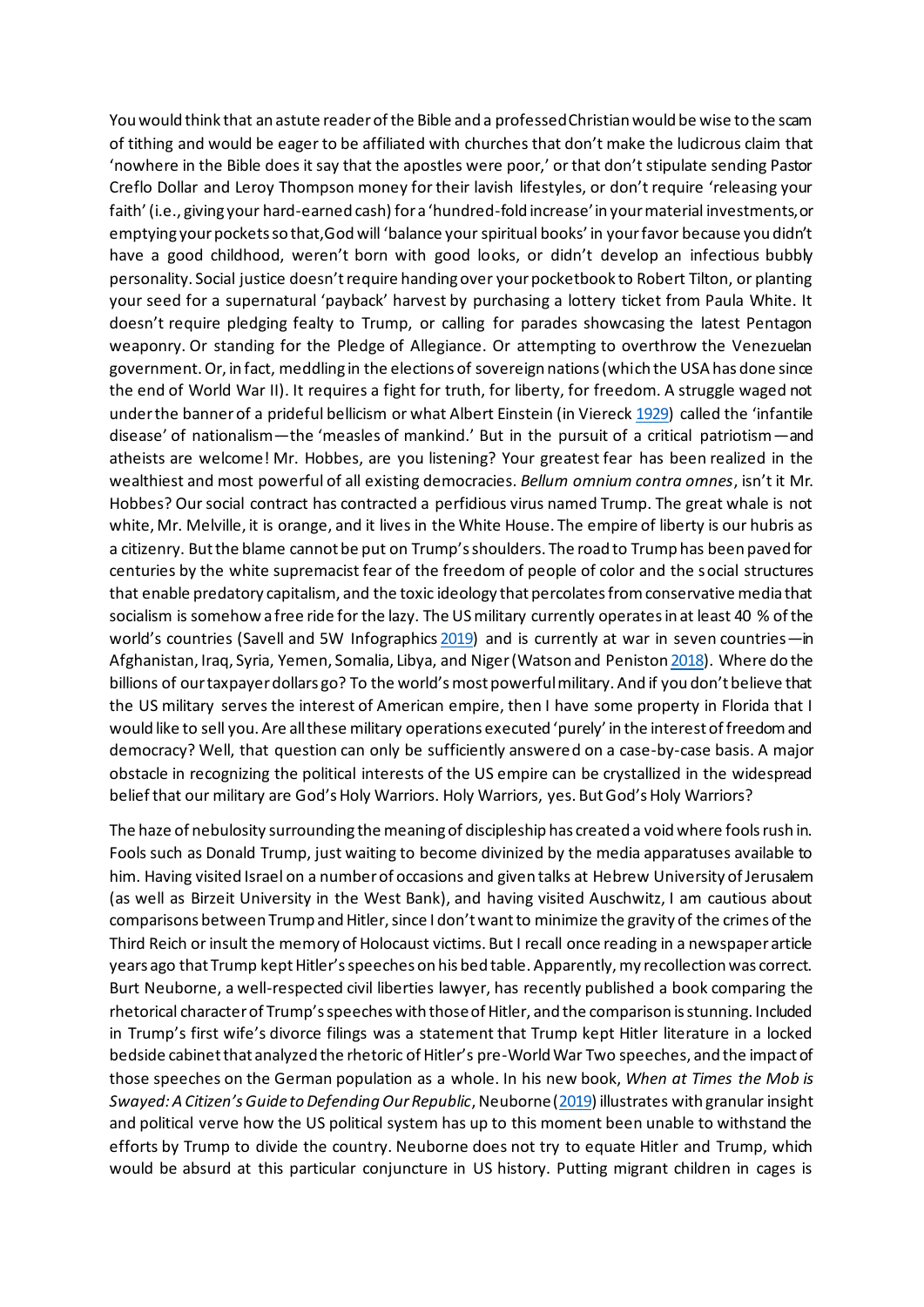horrible and unconscionable, but hardly the equivalent of exterminating 6 million Jews. Rather, Neuborne is concerned about whether or not the country can survive as a democracy in the face of another four years of Trump's Hitlerian rhetorical tropes and sinister political maneuvers designed to divide the country and create a cult following among his base (Rosenfeld [2019\)](https://link.springer.com/article/10.1007/s42438-019-00071-w#CR15). Like Hitler, Trump enjoys mass rallies, expresses disgust towards ethnic minorities, gives the closing of borders pride of place in his political strategies, embraces detentions and deportations, utilizes economic protectionism, governs through corporate executives, weakens the power of labor unions, attacks the press as the enemy or the people (refuses to fly the flag at half-mast after the murder of five journalists in Annapolis, tries to block the merger of CNN's corporate parent, tries to revoke federal Postal Service contracts held by Amazon (because his critic, Jeff Bezos, owns Amazon), revokes the press credentials of a CNN reporter), creates his own media platform (by embracing alt-right media, and utilizing Fox News as the unofficial network of the Trumpian Republican Party), denigrates the judiciary and rule of law, engages in racially motivated attacks on immigrants and refugees, humiliates his political opponents, places women in secondary roles in the government, demands personal loyalty, divinizes the military, throws into the wind domestic democratic processes, and attacks the notion of objective truth and scientific expertise so that he can rule by populist fiat through spreading blatant lies through Twitter and yet remain unchallenged as a popular hero loved and adored by the masses, and where the masses—rather than the judicial system—can pass judgement on others. And where the mob can cry 'lock her up' and 'send her back' and beat up protesters, and where unstable adherents can join extremist white ethno-nationalist organizations to wreak more havoc in our country. It is precisely the technology of the times, where 8chan and 4chan can light up Trump's fascist rhetoric and where people can retreat into their social media caves to find relief and sustenance with their extremist group of choice—and there are an endless array, just check the archives of the Southern Pove rty Law Center—and to have their hate amplified to whatever degree will enable Trump to continue his fascist crusade. In the face of this man, searching for a permanent balcony from which to jut his sweaty chin, can the Congress, the Electoral College, and the Supreme Court stop the defenestration of democracy? Do we shudder to come up with a halting response or do we take political action to build a socialist alternative to Trumpworld?

## **Footnotes**

1. Donald Trump's Twitter*@realDonaldTrump*, 2 August 2019, 05:05 PM.

## **References**

- 1. Baker, P., & Vigdor, N. (2019). 'She's Not My Type': Accused Again of Sexual Assault, Trump Resorts to Old Insult. The New York Times, 24 June. <https://www.nytimes.com/2019/06/24/us/politics/jean-carroll-trump.html>. Accessed 11 August 2019.
- 2. BBC News (2019). Trump says sexual assault accuser E Jean Carroll 'not my type'. 25 June. [https://www.bbc.com/news/world-us-canada-48754959.](https://www.bbc.com/news/world-us-canada-48754959) Accessed 11 August 2019.
- 3. Derrickson, S. (2008). *The Day the earth stood still* [Motion picture]. Los Angeles: Twentieth Century Fox, 3 Arts Entertainment, Dune Entertainment III, Earth Canada Productions, and Hammerhead Production[s.Google Scholar](https://scholar.google.com/scholar?q=Derrickson%2C%20S.%20%282008%29.%20The%20Day%20the%20earth%20stood%20still%20%5BMotion%20picture%5D.%20Los%20Angeles%3A%20Twentieth%20Century%20Fox%2C%203%20Arts%20Entertainment%2C%20Dune%20Entertainment%20III%2C%20Earth%20Canada%20Productions%2C%20and%20Hammerhead%20Productions.)
- 4. Drexler-Dreis, J. (2013). Interview with Jon Sobrino. Newsletter CLT 6 (September). [https://theo.kuleuven.be/en/research/centres/centr\\_lib/interview-with-jon](https://theo.kuleuven.be/en/research/centres/centr_lib/interview-with-jon-sobrino.pdf)[sobrino.pdf.](https://theo.kuleuven.be/en/research/centres/centr_lib/interview-with-jon-sobrino.pdf) Accessed 28 August 2019.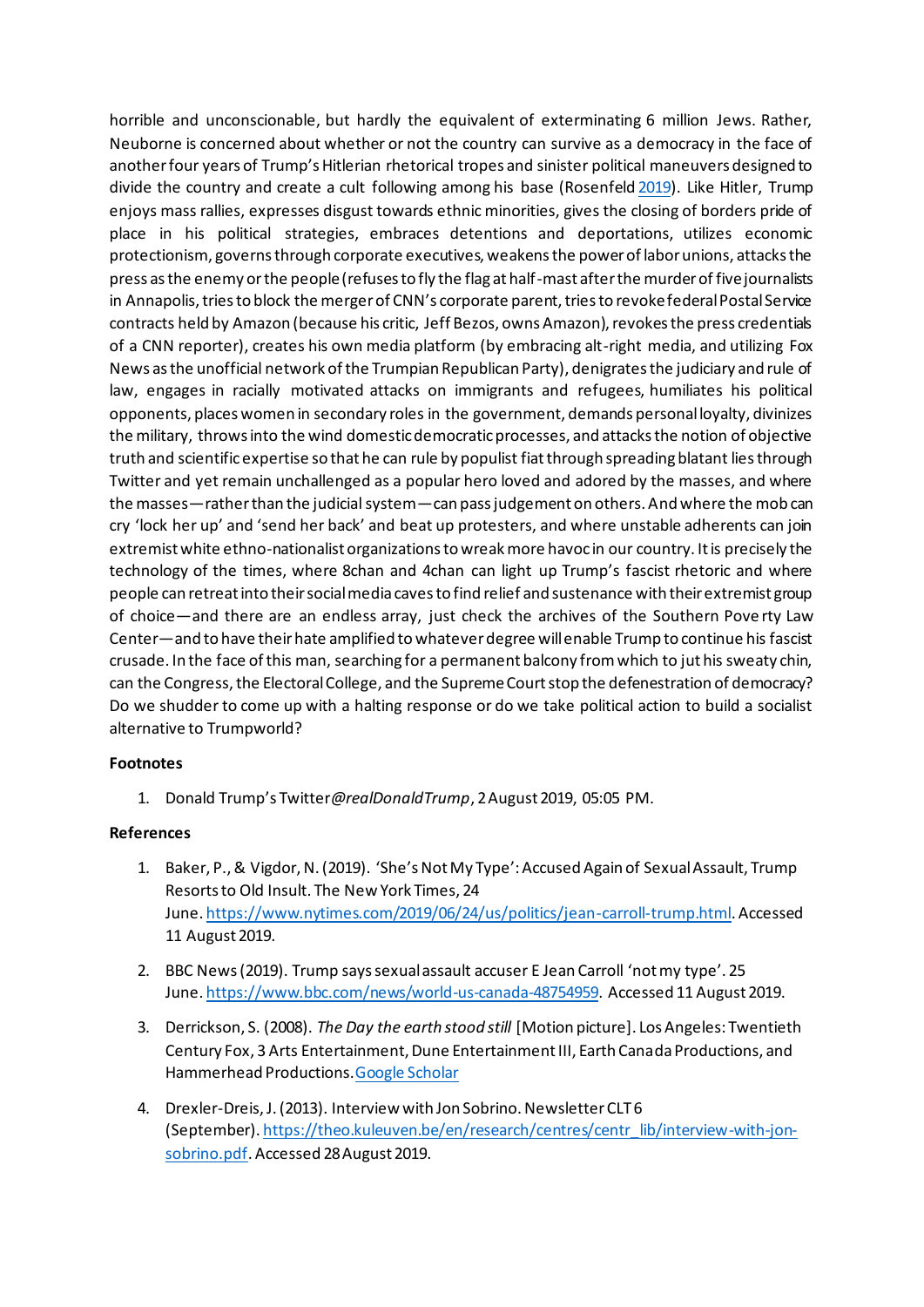- 5. Kubrick, S. (1968). *2001: a space odyssey [motion picture]*. Los Angeles: Metro-Goldwyn-Mayer (MGM) and Stanley Kubrick Productions[.Google Scholar](http://scholar.google.com/scholar_lookup?title=%0A%20%20%20%20%20%20%20%20%20%20%20%20%20%20%20%20%20%20%20%20%20%20%20%20%20%20%202001%3A%20a%20space%20odyssey%20%5Bmotion%20picture%5D&author=S.%20Kubrick&publication_year=1968)
- 6. Lieb, M. (1998). *Children of Ezekeil*. Durham and London: Duke University Pres[s.Google](http://scholar.google.com/scholar_lookup?title=Children%20of%20Ezekeil&author=M.%20Lieb&publication_year=1998)  **[Scholar](http://scholar.google.com/scholar_lookup?title=Children%20of%20Ezekeil&author=M.%20Lieb&publication_year=1998)**
- 7. Marx, K. (1843). A Contribution to the Critique of Hegel's Philosophy of Right. <https://www.marxists.org/archive/marx/works/1843/critique-hpr/intro.htm>. Accessed 28 August 2019.
- 8. McLaren, P. (2015). *Pedagogy of insurrection: from resurrection to revolution*. New York: Peter Lang[.CrossRef](https://doi.org/10.3726/978-1-4539-1567-7)[Google Scholar](http://scholar.google.com/scholar_lookup?title=Pedagogy%20of%20insurrection%3A%20from%20resurrection%20to%20revolution&author=P.%20McLaren&publication_year=2015)
- 9. McLaren, P., & Jandrić, P. (2017). From liberation to salvation: revolutionary critical pedagogy meets liberation theology. *Policy Futures in Education, 15*(5), 620– 652. [https://doi.org/10.1177/2F1478210317695713.](https://doi.org/10.1177/2F1478210317695713)[CrossRef](https://doi.org/10.1177/1478210317695713)[Google Scholar](http://scholar.google.com/scholar_lookup?title=From%20liberation%20to%20salvation%3A%20revolutionary%20critical%20pedagogy%20meets%20liberation%20theology&author=P.%20McLaren&author=P.%20Jandri%C4%87&journal=Policy%20Futures%20in%20Education&volume=15&issue=5&pages=620-652&publication_year=2017&doi=10.1177%2F2F1478210317695713)
- 10. McLaren, P., & Jandrić, P. (2018a). Paulo Freire and liberation theology: the Christian consciousness of critical pedagogy. *Vierteljahresschrift für wissenschaftliche Pädagogik, 94*(2), 246–264. [https://doi.org/10.30965/25890581-09402006.](https://doi.org/10.30965/25890581-09402006)[Google Scholar](http://scholar.google.com/scholar_lookup?title=Paulo%20Freire%20and%20liberation%20theology%3A%20the%20Christian%20consciousness%20of%20critical%20pedagogy&author=P.%20McLaren&author=P.%20Jandri%C4%87&journal=Vierteljahresschrift%20f%C3%BCr%20wissenschaftliche%20P%C3%A4dagogik&volume=94&issue=2&pages=246-264&publication_year=2018&doi=10.30965%2F25890581-09402006)
- 11. McLaren, P., & Jandrić, P. (2018b). Karl Marx and liberation theology: dialectical materialism and Christian spirituality in, against, and beyond contemporary capitalism. *TripleC: Communication, Capitalism & Critique, 16*(2), 598– 607. [https://doi.org/10.31269/triplec.v16i2.965.CrossRef](https://doi.org/10.31269/triplec.v16i2.965)[Google Scholar](http://scholar.google.com/scholar_lookup?title=Karl%20Marx%20and%20liberation%20theology%3A%20dialectical%20materialism%20and%20Christian%20spirituality%20in%2C%20against%2C%20and%20beyond%20contemporary%20capitalism&author=P.%20McLaren&author=P.%20Jandri%C4%87&journal=TripleC%3A%20Communication%2C%20Capitalism%20%26%20Critique&volume=16&issue=2&pages=598-607&publication_year=2018&doi=10.31269%2Ftriplec.v16i2.965)
- 12. Naftali, T. (2019). Ronald Reagan's long-hidden racist conversation with Richard Nixon. The Atlantic, 30 July. [https://www.theatlantic.com/ideas/archive/2019/07/ronald-reagans-racist](https://www.theatlantic.com/ideas/archive/2019/07/ronald-reagans-racist-conversation-richard-nixon/595102/)[conversation-richard-nixon/595102/.](https://www.theatlantic.com/ideas/archive/2019/07/ronald-reagans-racist-conversation-richard-nixon/595102/) Accessed 11 August 2019.
- 13. Neuborne, B. (2019). *When at Times the Mob is Swayed: A Citizen's Guide to Defending Our Republic*. New York: The New Pres[s.Google Scholar](https://scholar.google.com/scholar?q=Neuborne%2C%20B.%20%282019%29.%20When%20at%20Times%20the%20Mob%20is%20Swayed%3A%20A%20Citizen%E2%80%99s%20Guide%20to%20Defending%20Our%20Republic.%20New%20York%3A%20The%20New%20Press.)
- 14. Pitcavage, M. (2019). Murder and extremism in the United States in 2018. USA: antidefamation league. [https://www.adl.org/media/12480/download.](https://www.adl.org/media/12480/download) Accessed 11 August 2019.
- 15. Rosenfeld, S. (2019). Trump is copying Hitler's early rhetoric and policies in 20 different ways. RawStory, 9 August. [https://www.rawstory.com/2019/08/trump-is-copying-hitlers-early](https://www.rawstory.com/2019/08/trump-is-copying-hitlers-early-rhetoric-and-policies-in-20-different-ways/)[rhetoric-and-policies-in-20-different-ways/](https://www.rawstory.com/2019/08/trump-is-copying-hitlers-early-rhetoric-and-policies-in-20-different-ways/). Accessed 28 August 2019.
- 16. Sakuma, A. (2019). Hate crimes reportedly jumped by 226 percent in counties that hosted Trump campaign rallies. The Vox, 24 March. [https://www.vox.com/2019/3/24/18279807/trump-hate-crimes-study-white](https://www.vox.com/2019/3/24/18279807/trump-hate-crimes-study-white-nationalism)[nationalism.](https://www.vox.com/2019/3/24/18279807/trump-hate-crimes-study-white-nationalism) Accessed 11 August 2019.
- 17. Savell, S., & 5W Infographics (2019). This Map Shows Where in the World the U.S. Military Is Combatting Terrorism. Smithsonian Magazine, January. [https://www.smithsonianmag.com/history/map-shows-places-world-where-us](https://www.smithsonianmag.com/history/map-shows-places-world-where-us-military-operates-180970997/)[military-operates-180970997/.](https://www.smithsonianmag.com/history/map-shows-places-world-where-us-military-operates-180970997/) Accessed 29 August 2019.
- 18. Sadowski, D. (2019). Theologians examine role of power, clericalism in the sex abuse crisis. Crux, 31 March. [https://cruxnow.com/church-in-the-usa/2019/03/31/theologians-examine](https://cruxnow.com/church-in-the-usa/2019/03/31/theologians-examine-role-of-power-clericalism-in-the-sex-abuse-crisis/)[role-of-power-clericalism-in-the-sex-abuse-crisis/](https://cruxnow.com/church-in-the-usa/2019/03/31/theologians-examine-role-of-power-clericalism-in-the-sex-abuse-crisis/). Accessed 28 August 2019.